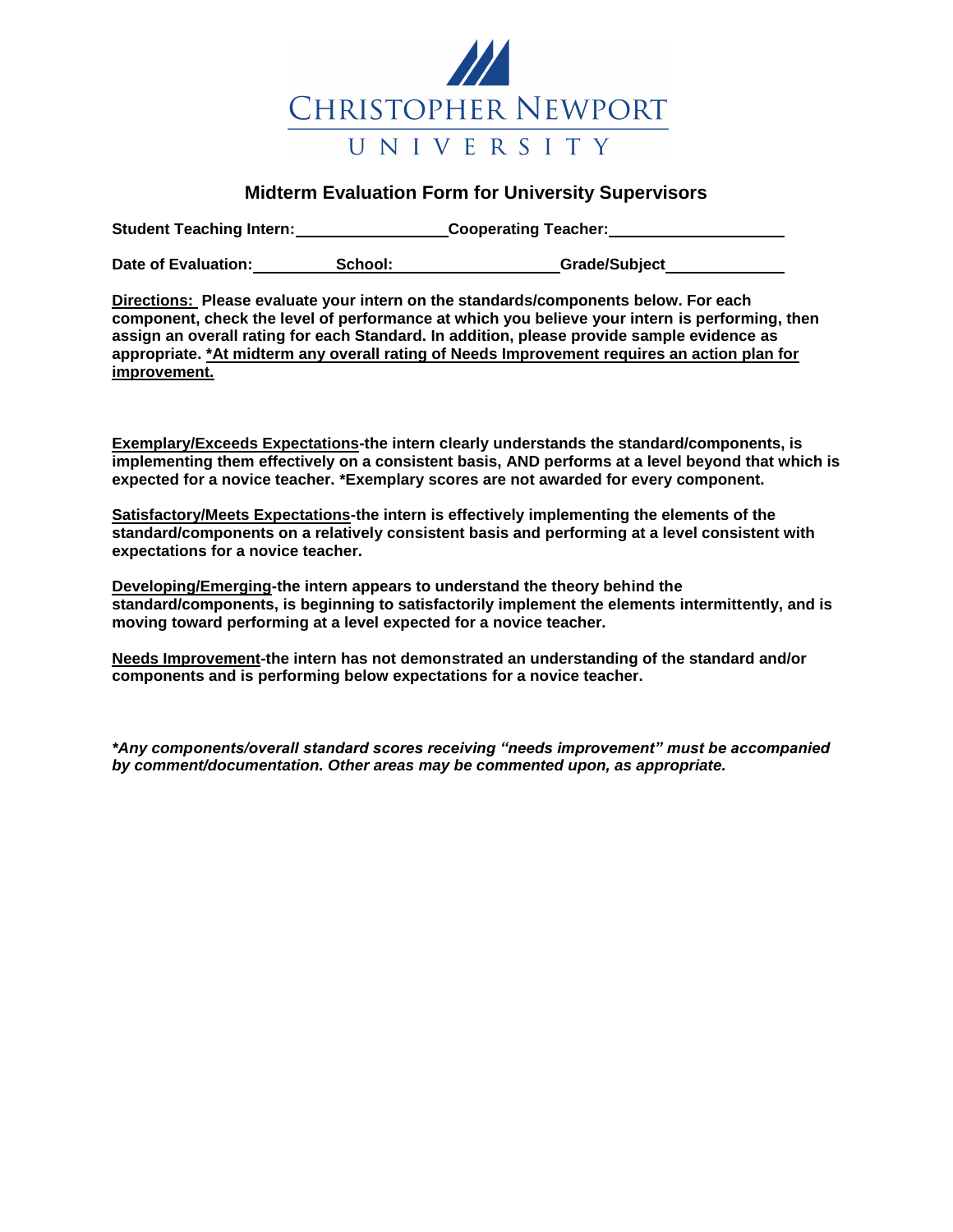**Performance Standard 1. Professional Knowledge** *The teacher demonstrates an understanding of the curriculum, subject content, and the developmental needs of students by providing relevant learning experiences.*

| <b>Standard 1 Overall:</b>           |                                        |                 |
|--------------------------------------|----------------------------------------|-----------------|
| <b>Exemplary/Exceeds Expectation</b> |                                        |                 |
|                                      | <b>Satisfactory/Meets Expectations</b> |                 |
| <b>Developing/Emerging</b>           |                                        |                 |
| <b>Needs Improvement</b>             |                                        |                 |
| <b>Component</b>                     | <b>Performance Level</b>               | <b>Evidence</b> |
|                                      |                                        |                 |
| <b>1.1 Demonstrates</b>              |                                        |                 |
| complete and accurate                | <b>Exceeds Expectations</b>            |                 |
| knowledge of the                     | <b>Meets Expectations</b>              |                 |
| subject matter.                      | Developing/Emerging                    |                 |
|                                      | <b>Needs Improvement</b>               |                 |
| 1.2 Demonstrates an                  |                                        |                 |
| understanding of the                 | <b>Exceeds Expectations</b>            |                 |
| intellectual, social,                | <b>Meets Expectations</b>              |                 |
| emotional, and physical              | <b>Developing/Emerging</b>             |                 |
| development of the age               | <b>Needs Improvement</b>               |                 |
| group.                               |                                        |                 |
|                                      |                                        |                 |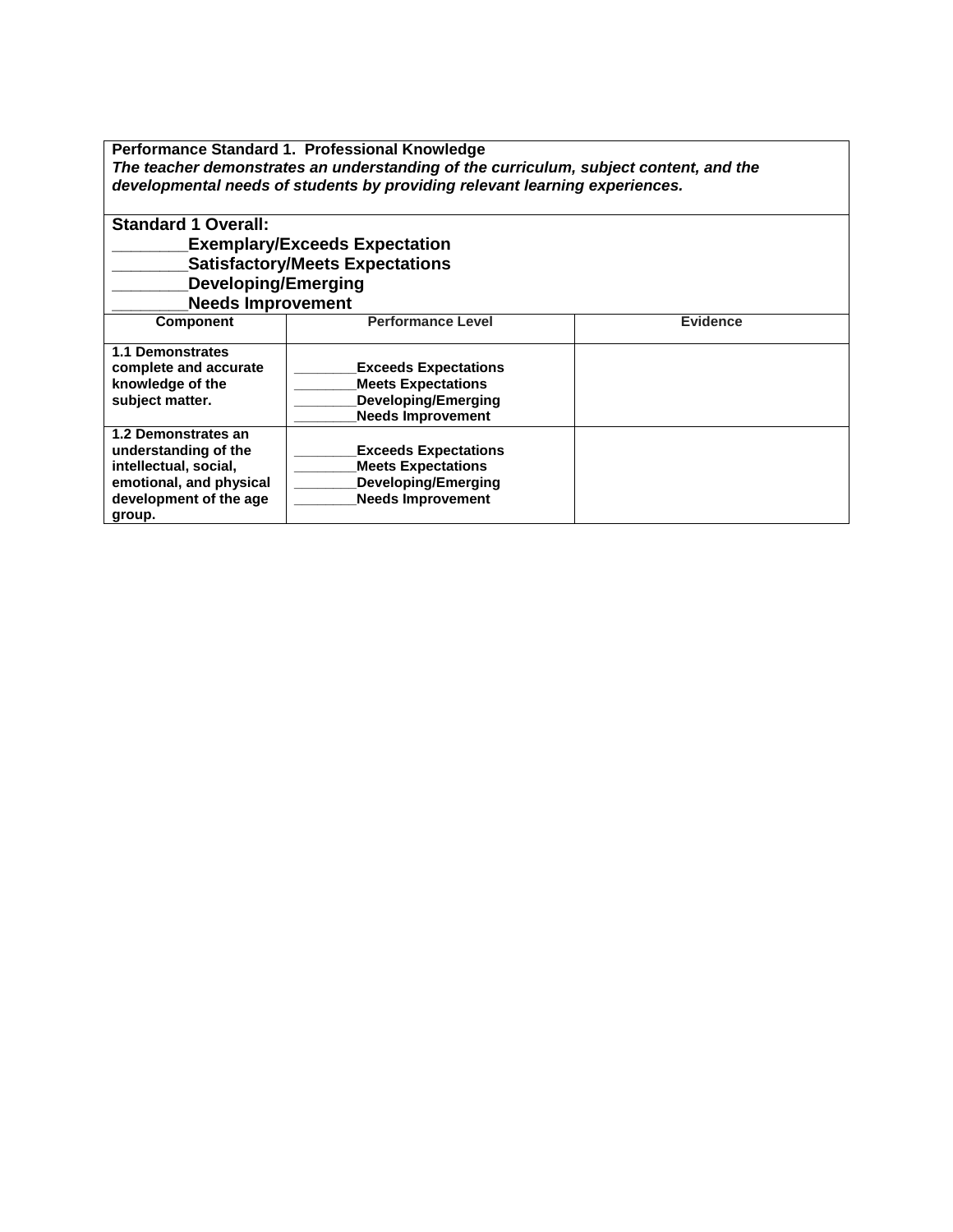| Performance Standard 2. Instructional Planning |                                                                                              |                 |  |  |
|------------------------------------------------|----------------------------------------------------------------------------------------------|-----------------|--|--|
|                                                | The teacher plans using Virginia Standards of Learning, the division's curriculum, effective |                 |  |  |
|                                                | strategies, resources, and data to meet the needs of all students.                           |                 |  |  |
| <b>Standard 2 Overall:</b>                     |                                                                                              |                 |  |  |
|                                                | <b>Exemplary/Exceeds Expectation</b>                                                         |                 |  |  |
|                                                | <b>Satisfactory/Meets Expectations</b>                                                       |                 |  |  |
| <b>Developing/Emerging</b>                     |                                                                                              |                 |  |  |
| <b>Needs Improvement</b>                       |                                                                                              |                 |  |  |
| Component                                      | <b>Performance Level</b>                                                                     | <b>Evidence</b> |  |  |
|                                                |                                                                                              |                 |  |  |
| 2.1. Uses student learning                     |                                                                                              |                 |  |  |
| data to guide planning                         | <b>Exceeds Expectations</b>                                                                  |                 |  |  |
|                                                | <b>Meets Expectations</b>                                                                    |                 |  |  |
|                                                | <b>Developing/Emerging</b>                                                                   |                 |  |  |
|                                                | <b>Needs Improvement</b>                                                                     |                 |  |  |
| 2.2. Develops plans that                       |                                                                                              |                 |  |  |
| are clear, logical,                            | <b>Exceeds Expectations</b>                                                                  |                 |  |  |
| sequential, and integrated                     | <b>Meets Expectations</b>                                                                    |                 |  |  |
| across the curriculum                          | <b>Developing/Emerging</b>                                                                   |                 |  |  |
|                                                | <b>Needs Improvement</b>                                                                     |                 |  |  |
| 2.3. Uses existing                             |                                                                                              |                 |  |  |
| materials or creates new                       | <b>Exceeds Expectations</b>                                                                  |                 |  |  |
| materials that are                             | <b>Meets Expectations</b>                                                                    |                 |  |  |
| challenging and engaging.                      | <b>Developing/Emerging</b>                                                                   |                 |  |  |
|                                                | <b>Needs Improvement</b>                                                                     |                 |  |  |
| 2.4. Plans time realistically                  |                                                                                              |                 |  |  |
| for pacing, content                            | <b>Exceeds Expectations</b>                                                                  |                 |  |  |
| mastery, and transitions.                      | <b>Meets Expectations</b>                                                                    |                 |  |  |
|                                                | <b>Developing/Emerging</b>                                                                   |                 |  |  |
|                                                | <b>Needs Improvement</b>                                                                     |                 |  |  |
| 2.5. Plans for                                 |                                                                                              |                 |  |  |
| differentiated and relevant                    | <b>Exceeds Expectations</b>                                                                  |                 |  |  |
| instruction to students'                       | <b>Meets Expectations</b>                                                                    |                 |  |  |
| learning needs, including                      | <b>Developing/Emerging</b>                                                                   |                 |  |  |
| TAG, ELL, SPED, etc.                           | <b>Needs Improvement</b>                                                                     |                 |  |  |
| 2.6. Plans lessons that                        |                                                                                              |                 |  |  |
| reflect high expectations                      | <b>Exceeds Expectations</b>                                                                  |                 |  |  |
| for all learners.                              | <b>Meets Expectations</b>                                                                    |                 |  |  |
|                                                | <b>Developing/Emerging</b>                                                                   |                 |  |  |
|                                                | <b>Needs Improvement</b>                                                                     |                 |  |  |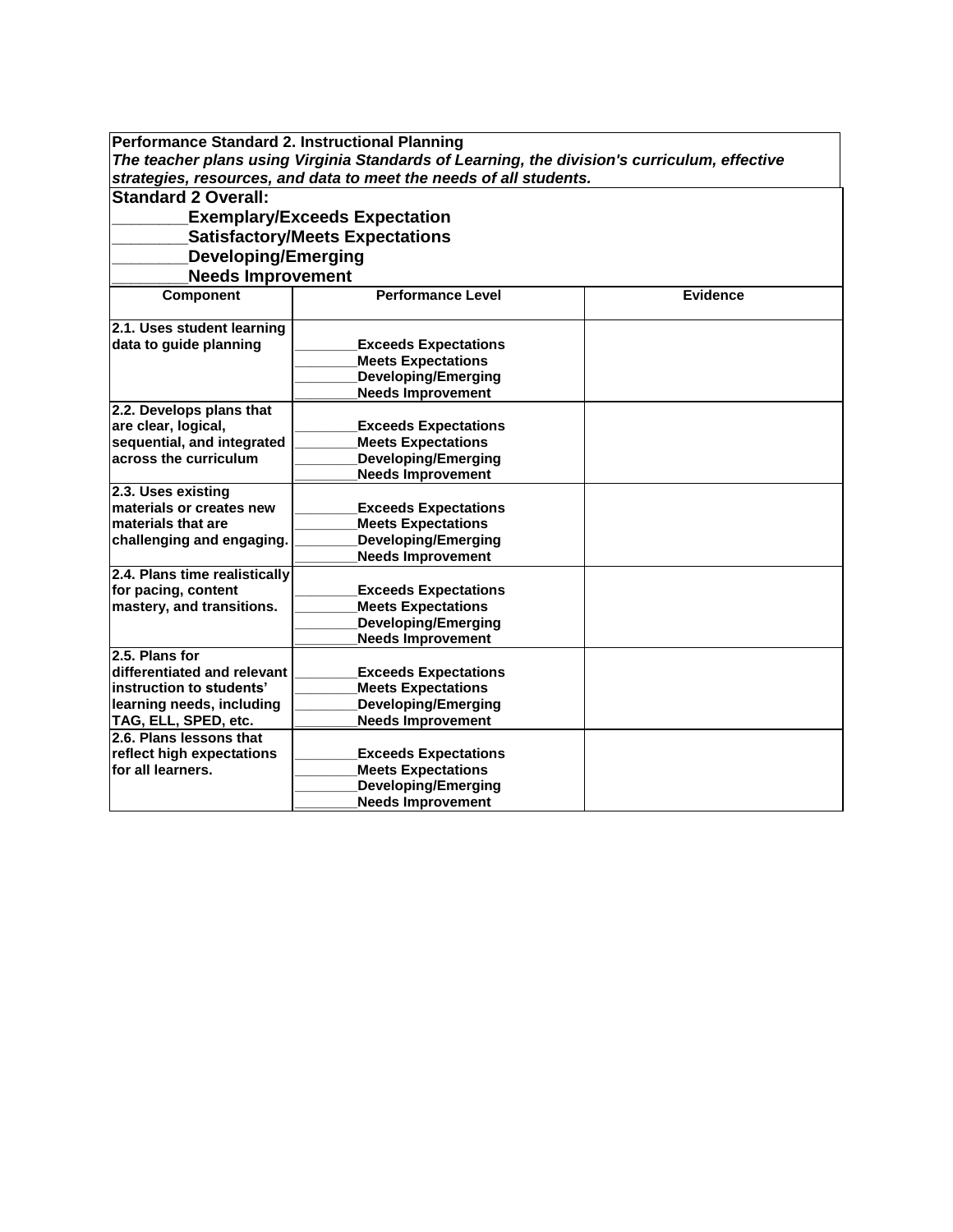**Performance Standard 3. Instructional Delivery** *The teacher effectively engages students in learning by using a variety of instructional strategies in order to meet individual needs.*

| <b>Exemplary/Exceeds Expectation</b><br><b>Satisfactory/Meets Expectations</b>                              |  |
|-------------------------------------------------------------------------------------------------------------|--|
|                                                                                                             |  |
|                                                                                                             |  |
| <b>Developing/Emerging</b>                                                                                  |  |
| <b>Needs Improvement</b>                                                                                    |  |
| Component<br><b>Performance Level</b><br><b>Evidence</b>                                                    |  |
|                                                                                                             |  |
| 3.1 Provides learning                                                                                       |  |
| experiences that<br><b>Exceeds Expectations</b>                                                             |  |
| challenge, motivate,<br><b>Meets Expectations</b>                                                           |  |
| engage and maintain<br><b>Developing/Emerging</b>                                                           |  |
| <b>Needs Improvement</b><br>students' attention.                                                            |  |
| 3.2 Delivers directions,                                                                                    |  |
| procedures and<br><b>Exceeds Expectations</b>                                                               |  |
| instructions that are<br><b>Meets Expectations</b>                                                          |  |
| <b>Developing/Emerging</b><br>clear, detailed and                                                           |  |
| <b>Needs Improvement</b><br>accurate.                                                                       |  |
| 3.3 Makes learning                                                                                          |  |
| relevant by connecting<br><b>Exceeds Expectations</b>                                                       |  |
| to students' existing<br><b>Meets Expectations</b>                                                          |  |
| <b>Developing/Emerging</b><br>knowledge, skills, and                                                        |  |
| <b>Needs Improvement</b><br>strengths.                                                                      |  |
| 3.4                                                                                                         |  |
| Demonstrates the ability<br><b>Exceeds Expectations</b><br>to pace instruction<br><b>Meets Expectations</b> |  |
| <b>Developing/Emerging</b>                                                                                  |  |
| appropriately, including<br><b>Needs Improvement</b><br>introduction, learning                              |  |
| activities, and closure                                                                                     |  |
| 3.5 Uses instructional                                                                                      |  |
| technology, materials,<br><b>Exceeds Expectations</b>                                                       |  |
| and resources to<br><b>Meets Expectations</b>                                                               |  |
| <b>Developing/Emerging</b><br>enhance learning                                                              |  |
| <b>Needs Improvement</b>                                                                                    |  |
| 3.6 Delivers lessons that                                                                                   |  |
| reflect high<br><b>Meets Expectations</b>                                                                   |  |
| <b>Developing/Emerging</b><br>expectations for all                                                          |  |
| <b>Needs Improvement</b><br>learners.                                                                       |  |
| 3.7 Integrates students'                                                                                    |  |
| use of higher level<br><b>Exceeds Expectations</b>                                                          |  |
| thinking skills in<br><b>Meets Expectations</b>                                                             |  |
| instruction.<br>Developing/Emerging                                                                         |  |
| <b>Needs Improvement</b>                                                                                    |  |
| 3.8 Monitors and                                                                                            |  |
| adjusts lessons to meet<br><b>Exceeds Expectations</b>                                                      |  |
| students' needs.<br><b>Meets Expectations</b>                                                               |  |
| <b>Developing/Emerging</b>                                                                                  |  |
| <b>Needs Improvement</b>                                                                                    |  |
|                                                                                                             |  |
| 3.9 Provides consistent<br>and timely feedback to                                                           |  |
| <b>Exceeds Expectations</b>                                                                                 |  |
|                                                                                                             |  |
| students.<br><b>Meets Expectations</b><br><b>Developing/Emerging</b>                                        |  |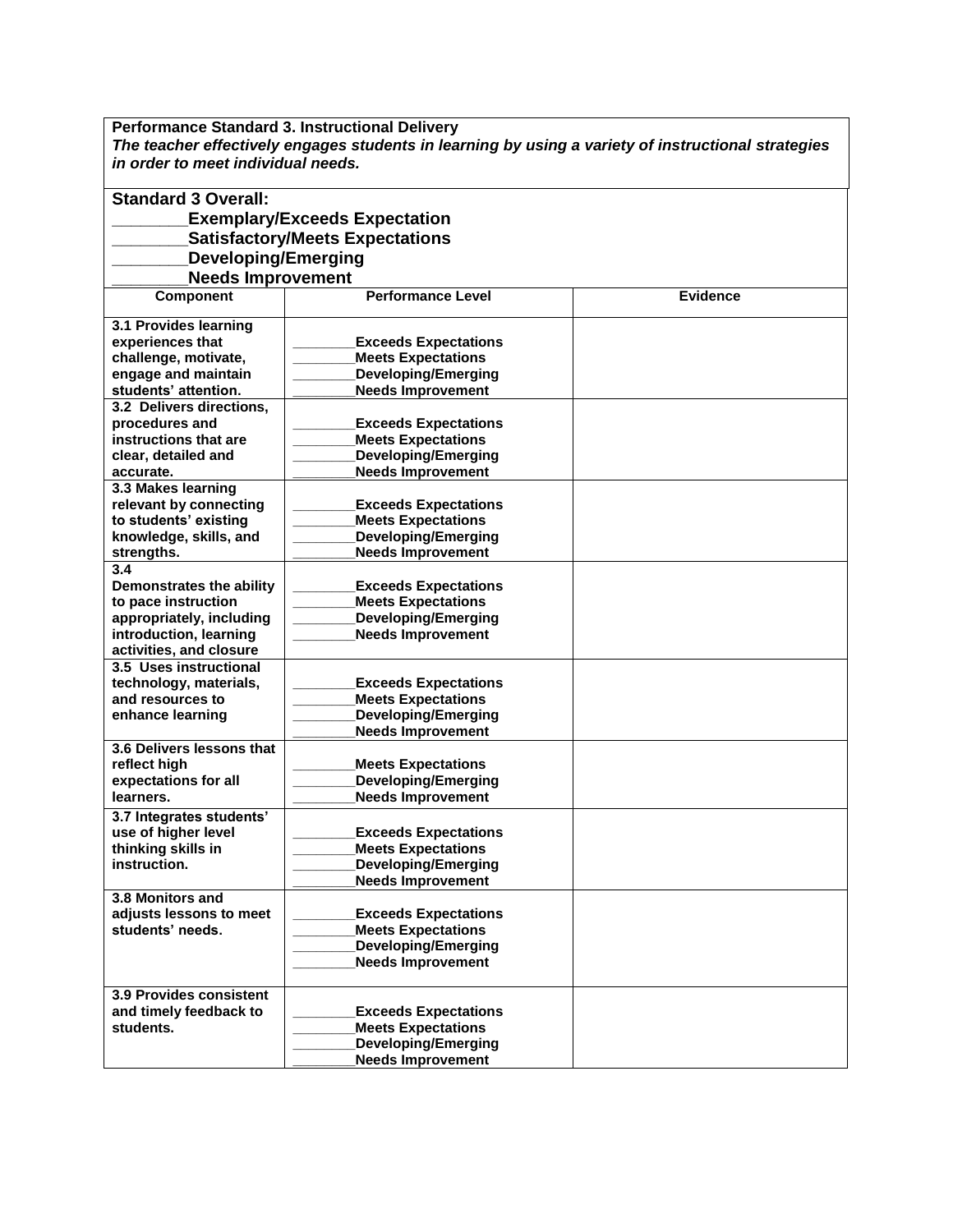**Performance Standard 4. Assessment of/for Learning**  *The teacher systematically gathers, analyzes, and uses all relevant data to measure student academic progress, guide instruction and delivery methods, and provide timely feedback to students and families throughout the school year.*

**Standard 4 Overall: \_\_\_\_\_\_\_\_Exemplary/Exceeds Expectation \_\_\_\_\_\_\_\_Satisfactory/Meets Expectations \_\_\_\_\_\_\_\_Developing/Emerging \_\_\_\_\_\_\_\_Needs Improvement**

| <b>Component</b>                                                                                                                       | <b>Performance Level</b>                                                                                           | <b>Evidence</b> |
|----------------------------------------------------------------------------------------------------------------------------------------|--------------------------------------------------------------------------------------------------------------------|-----------------|
| 4.1. Uses assessment<br>data to develop<br>expectations for<br>students, differentiate<br>instruction, and<br>document learning.       | <b>Exceeds Expectations</b><br><b>Meets Expectations</b><br><b>Developing/Emerging</b><br><b>Needs Improvement</b> |                 |
| 4.2. Uses a variety of<br>formative and<br>summative assessments<br>that are valid and<br>appropriate for the<br>content and students. | <b>Exceeds Expectations</b><br><b>Meets Expectations</b><br><b>Developing/Emerging</b><br><b>Needs Improvement</b> |                 |
| 4.3 Uses grading<br>practices that reflect<br>mastery of content goals<br>and objectives.                                              | <b>Exceeds Expectations</b><br><b>Meets Expectations</b><br><b>Developing/Emerging</b><br><b>Needs Improvement</b> |                 |
| 4.4 Provides ongoing,<br>timely, and specific<br>feedback to students on<br>student progress.                                          | <b>Exceeds Expectations</b><br><b>Meets Expectations</b><br><b>Developing/Emerging</b><br><b>Needs Improvement</b> |                 |
| 4.5 Provides evidence of<br>timely and appropriate<br>intervention strategies<br>for students not making<br>adequate progress          | <b>Exceeds Expectations</b><br><b>Meets Expectations</b><br><b>Developing/Emerging</b><br><b>Needs Improvement</b> |                 |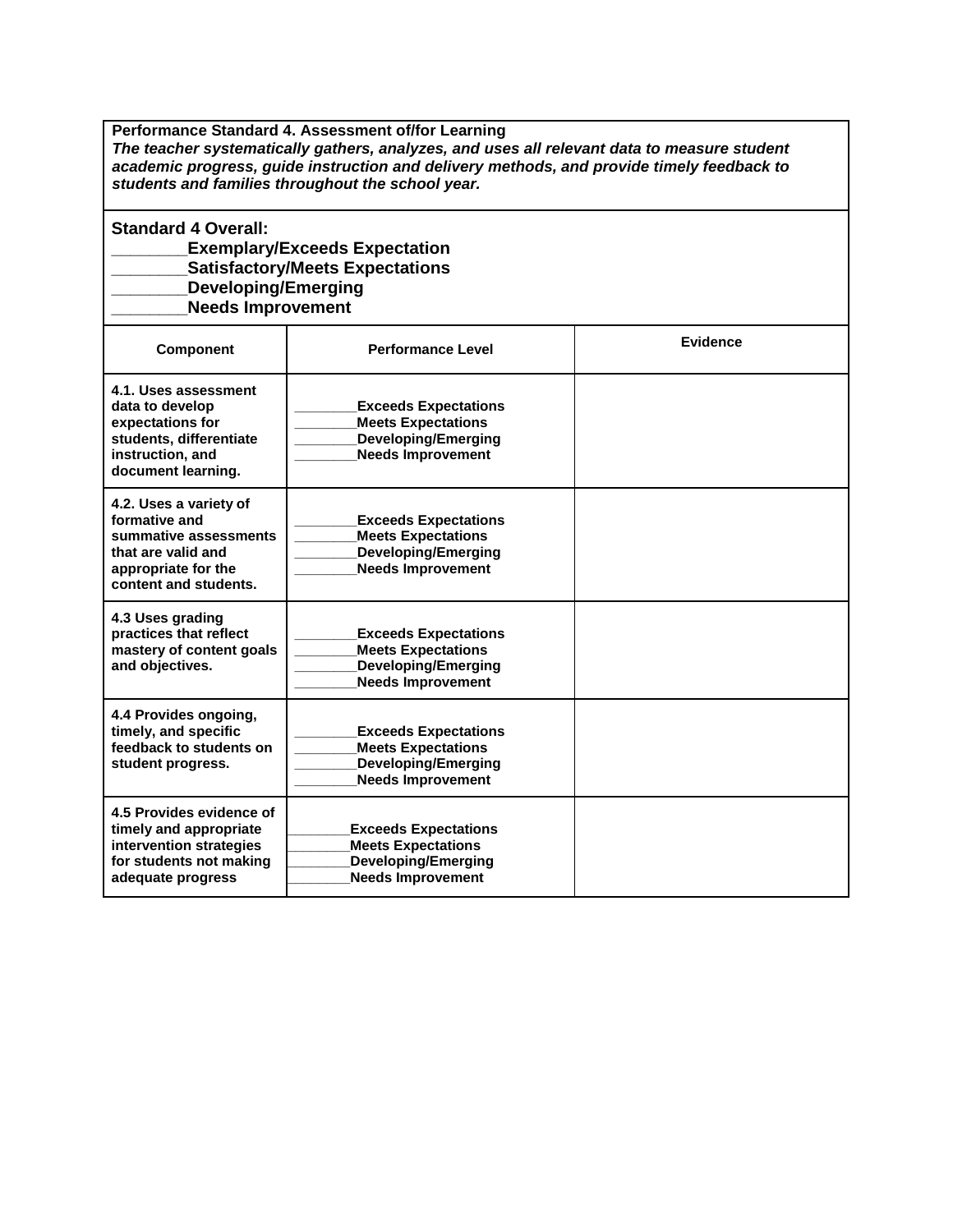**Performance Standard 5. Learning Environment**  *The teacher uses resources, routines and procedures to provide a respectful, positive, safe, student-centered environment that is conducive to learning.*

| <b>Standard 5 Overall:</b><br><b>Exemplary/Exceeds Expectation</b>   |                                                        |                 |  |  |
|----------------------------------------------------------------------|--------------------------------------------------------|-----------------|--|--|
| <b>Satisfactory/Meets Expectations</b><br><b>Developing/Emerging</b> |                                                        |                 |  |  |
|                                                                      |                                                        |                 |  |  |
| <b>Needs Improvement</b>                                             |                                                        |                 |  |  |
| <b>Component</b>                                                     | <b>Performance Level</b>                               | <b>Evidence</b> |  |  |
| 5.1 Establishes and                                                  |                                                        |                 |  |  |
| maintains relationships                                              | <b>Exceeds Expectations</b>                            |                 |  |  |
| with students to                                                     | <b>Meets Expectations</b>                              |                 |  |  |
| promote rapport and                                                  | <b>Developing/Emerging</b>                             |                 |  |  |
| engagement, and                                                      | <b>Needs Improvement</b>                               |                 |  |  |
| models courtesy,                                                     |                                                        |                 |  |  |
| active listening and                                                 |                                                        |                 |  |  |
| enthusiasm for                                                       |                                                        |                 |  |  |
| learning<br>5.2 Creates and                                          |                                                        |                 |  |  |
| maintains a physical                                                 | <b>Exceeds Expectations</b>                            |                 |  |  |
| setting that is                                                      | <b>Meets Expectations</b>                              |                 |  |  |
| appropriate for                                                      | <b>Developing/Emerging</b>                             |                 |  |  |
| activities and allows                                                | <b>Needs Improvement</b>                               |                 |  |  |
| for efficient. safe                                                  |                                                        |                 |  |  |
| movement around the                                                  |                                                        |                 |  |  |
| classroom.                                                           |                                                        |                 |  |  |
| 5.3 Establishes and                                                  |                                                        |                 |  |  |
| maintains clear                                                      | <b>Exceeds Expectations</b>                            |                 |  |  |
| expectations for                                                     | <b>Meets Expectations</b>                              |                 |  |  |
| classroom rules.                                                     | <b>Developing/Emerging</b>                             |                 |  |  |
| routines and                                                         | <b>Needs Improvement</b>                               |                 |  |  |
| procedures, involving<br>students as                                 |                                                        |                 |  |  |
| appropriate                                                          |                                                        |                 |  |  |
|                                                                      |                                                        |                 |  |  |
| 5.4 Creates an                                                       |                                                        |                 |  |  |
| atmosphere of respect                                                | <b>Exceeds Expectations</b>                            |                 |  |  |
| for individual                                                       | <b>Meets Expectations</b>                              |                 |  |  |
| differences and                                                      | <b>Developing/Emerging</b><br><b>Needs Improvement</b> |                 |  |  |
| cultural diversity.                                                  |                                                        |                 |  |  |
| 5.5 Provides                                                         |                                                        |                 |  |  |
| opportunities for                                                    | <b>Exceeds Expectations</b>                            |                 |  |  |
| students to develop                                                  | <b>Meets Expectations</b>                              |                 |  |  |
| self-direction, self-                                                | <b>Developing/Emerging</b>                             |                 |  |  |
| discipline, and conflict<br>resolution skills                        | <b>Needs Improvement</b>                               |                 |  |  |
| 5.6 Implements a clear                                               |                                                        |                 |  |  |
| cohesive plan for                                                    | <b>Exceeds Expectations</b>                            |                 |  |  |
| behavior management                                                  | <b>Meets Expectations</b>                              |                 |  |  |
|                                                                      | <b>Developing/Emerging</b>                             |                 |  |  |
|                                                                      | <b>Needs Improvement</b>                               |                 |  |  |